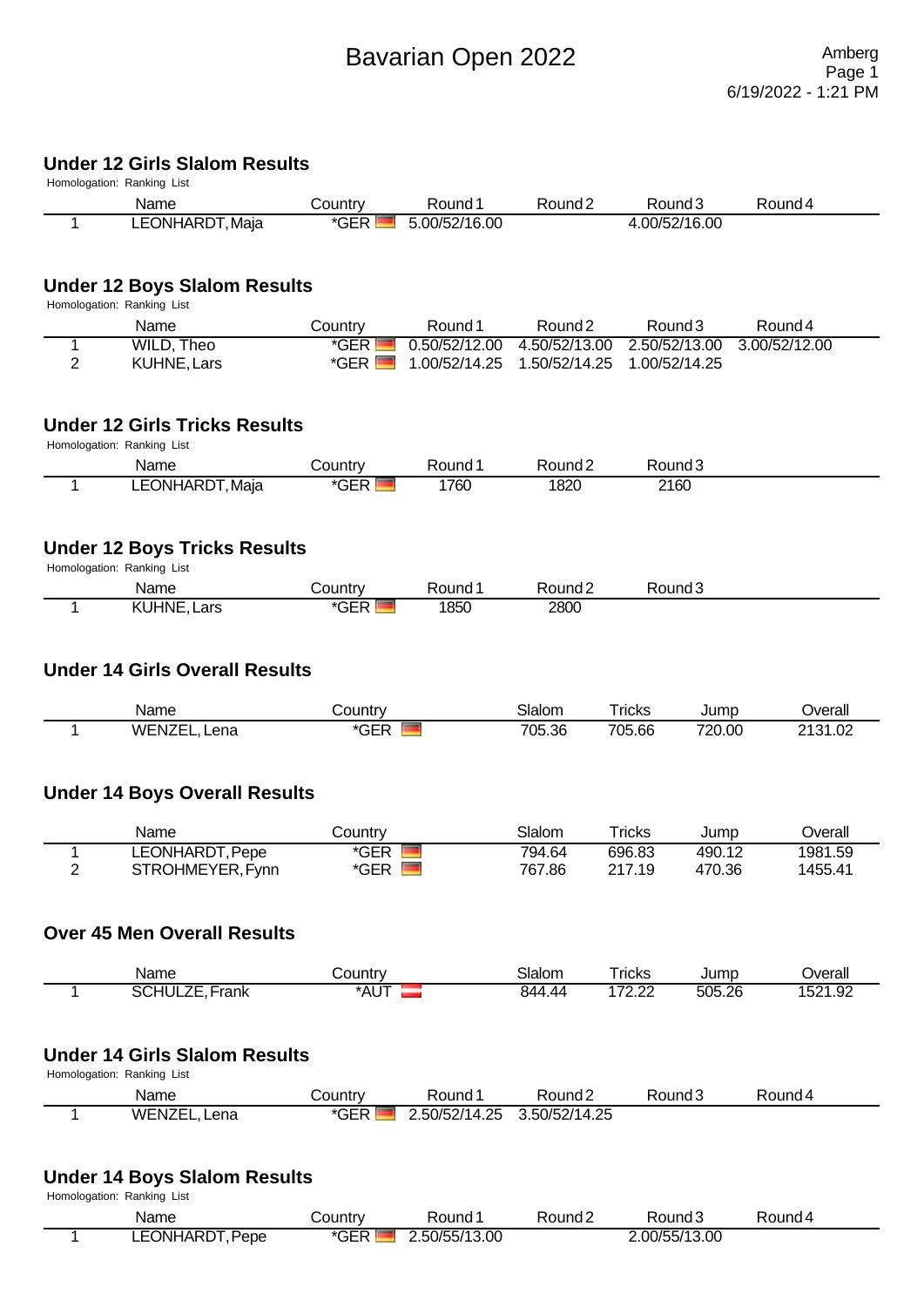Page 2 6/19/2022 - 1:21 PM

| Name             | こountrv | Round 1 | Round <sub>2</sub>           | Round 3       | Round 4 |
|------------------|---------|---------|------------------------------|---------------|---------|
| STROHMEYER, Fynn | *GER ⊾  |         | 2.50/55/14.25  1.00/55/13.00 | 0.50/55/13.00 |         |
| AUER, Leo        | *GER,   | 3.00/52 | 4.00/49                      | .50/52        | 2.50/49 |

#### **Under 17 Girls Slalom Results**

| Homologation: Ranking List |               |                        |                             |                                             |                                           |         |  |  |  |
|----------------------------|---------------|------------------------|-----------------------------|---------------------------------------------|-------------------------------------------|---------|--|--|--|
|                            | Name          | Countrv                | Round 1                     | Round <sub>2</sub>                          | Round 3                                   | Round 4 |  |  |  |
|                            | WENZEL, Emily | $*GFR$                 | 2.00/55/13.00               | 4.50/55/13.00                               |                                           |         |  |  |  |
| 2                          | CRUPI. Paola  | $*$ AUT $\blacksquare$ |                             |                                             | 3.00/55/18.25 2.00/55/14.25 2.00/55/13.00 |         |  |  |  |
| 3                          | SCHOLZ. Nele  | $*GFR$                 |                             | 5.00/55/18.25  1.50/55/14.25  1.00/55/14.25 |                                           |         |  |  |  |
| 4                          | GOTZ, Paula   | $*GFR$                 | 1.50/55/18.25 5.00/55/18.25 |                                             |                                           |         |  |  |  |

#### **Under 17 Boys Slalom Results**

Homologation: Ranking List

|   | Name            | Countrv       | Round 1                     | Round 2                                                      | Round 3       | Round 4 |
|---|-----------------|---------------|-----------------------------|--------------------------------------------------------------|---------------|---------|
|   | WILD, Tim       | $*GFR$        | 2.50/58/12.00               | 4.00/58/12.00  0.50/58/11.25  3.00/58/11.25                  |               |         |
| 2 | AUER, Julius    |               |                             | *GER 2.25/58/12.00 0.50/58/12.00 4.50/58/12.00 3.50/58/12.00 |               |         |
| 3 | GRO?, Albert    | $*GFR$ $\Box$ | 1.50/58/12.00               | 2.50/37                                                      | 1.50/58/13.00 |         |
| 4 | STROHMEYER, Kay | $*GFR$ $\Box$ |                             | 4.50/58/14.25  2.00/58/13.00  3.50/58/13.00                  |               |         |
| 5 | MULLER, Carlo   | $*GFR$ $\Box$ | 3.00/58/13.00 1.00/58/13.00 |                                                              |               |         |

#### **Under 21 Women Slalom Results**

Homologation: Ranking List

|   | Name               | Country               | Round 1                                        | Round 2 | Round 3                                   | Round 4 |
|---|--------------------|-----------------------|------------------------------------------------|---------|-------------------------------------------|---------|
|   | BRUMMEL, Lara      | $*GFR$ $\blacksquare$ |                                                |         | 2.00/55/13.00                             |         |
| 2 | LEONHARDT, Lilian  |                       | *GER 2.50/55/13.00 5.50/55/13.00 3.00/55/13.00 |         |                                           | 1.50/34 |
| 3 | CRUPI. Emilia      | $*$ AUT $\Box$        |                                                |         | 2.00/55/13.00 2.00/55/13.00 3.00/55/13.00 |         |
| 4 | HILLENBRAND, Laura |                       | *GER 2.00/55/14.25 3.00/55/14.25               |         |                                           |         |

#### **Under 21 Men Slalom Results**

Homologation: Ranking List

|   | Name            | Country               | Round 1       | Round <sub>2</sub>                                           | Round 3 | Round 4 |
|---|-----------------|-----------------------|---------------|--------------------------------------------------------------|---------|---------|
|   | KARL, Fabio     | $*GFR$ $\blacksquare$ |               |                                                              |         |         |
| 2 | PEISKER, Tobias |                       |               | *GER 1.50/58/13.00 0.50/58/11.25 2.25/58/13.00 3.00/58/13.00 |         |         |
| 3 | HORSCH, Fabian  |                       |               | *GER 2.00/58/13.00 0.00/58/14.25 1.00/58/12.00 3.00/58/12.00 |         |         |
| 4 | QUIGLEY, Nils   | $*GFR$ $\Box$         | 4.00/55/18.25 | 4.00/37                                                      |         |         |

### **Over 35 Women Slalom Results**

Homologation: Ranking List

| Name                             | ⊃ountr∨                       | Round        | Round∠  | Round.  | Round 4 |
|----------------------------------|-------------------------------|--------------|---------|---------|---------|
| $\cdots$<br><b>KUHNE</b><br>Imke | $* \cap \Gamma \Gamma$<br>GER | .00/55/18.25 | 5.00/52 | 3.50/52 |         |

### **Over 45 Women Slalom Results**

Homologation: Ranking List

| Name              | Country               | Round 1                                    | Round <sub>2</sub>                        | Round 3 | Round 4 |
|-------------------|-----------------------|--------------------------------------------|-------------------------------------------|---------|---------|
| LANGROCK, Claudia | *GER I                |                                            | 4.00/52/13.00 4.00/52/14.25 2.00/52/13.00 |         |         |
| WILD, Chrystelle  | $*GFR$ $\blacksquare$ | $\blacksquare$ 3.00/52/13.00 3.00/52/13.00 |                                           |         |         |

#### **Over 45 Men Slalom Results**

| Homologation: Ranking List |          |                    |                    |        |         |  |  |  |
|----------------------------|----------|--------------------|--------------------|--------|---------|--|--|--|
| Name                       | .ountryٽ | Round <sup>1</sup> | Round <sub>2</sub> | Round3 | Round 4 |  |  |  |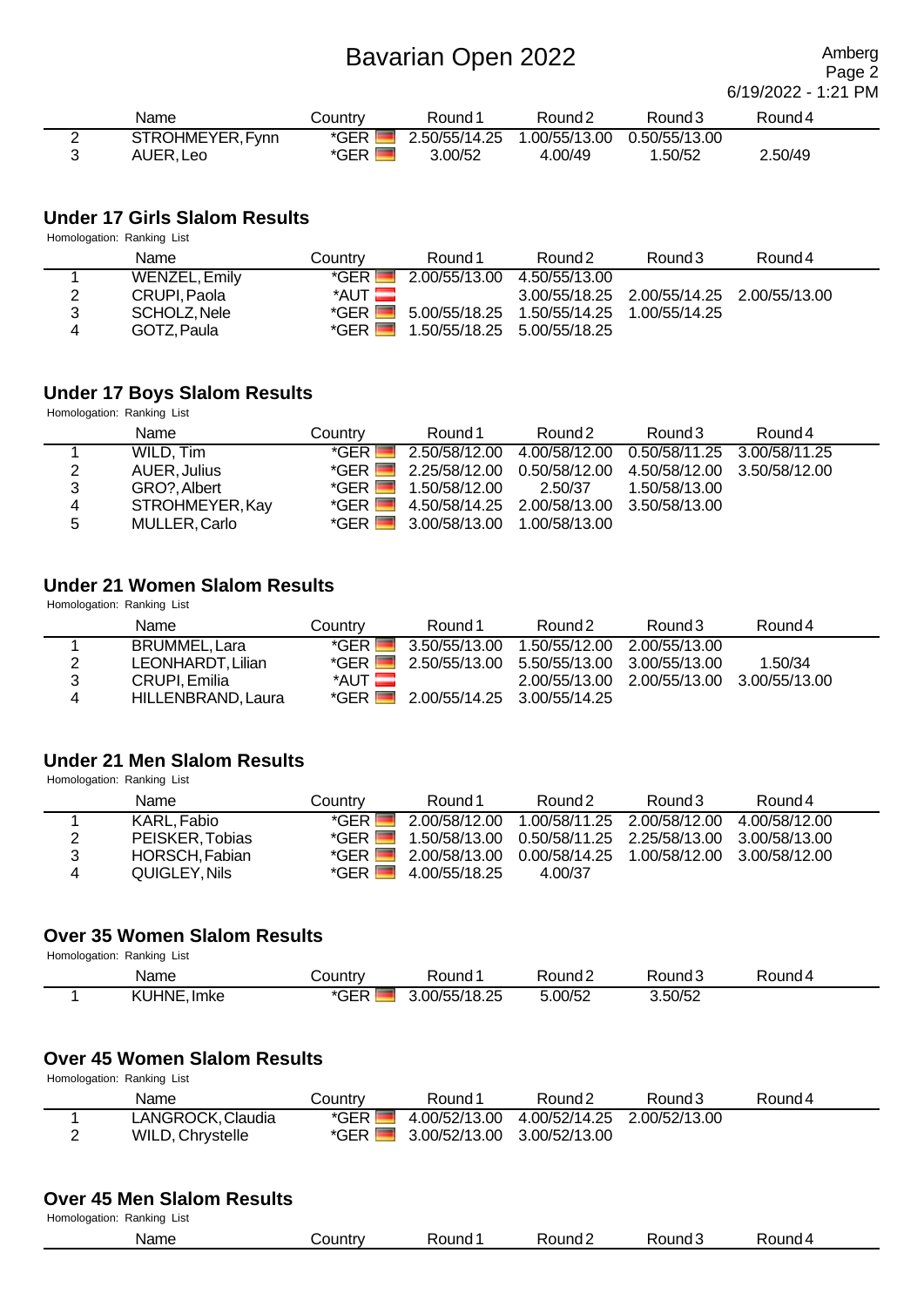Page 3 6/19/2022 - 1:21 PM

| Name             | Countrv | Round 1 | Round <sub>2</sub>                                           | Round 3 | Round 4 |
|------------------|---------|---------|--------------------------------------------------------------|---------|---------|
| WILD, Steffen    | *GFR I  |         | 1.50/55/10.75 5.50/55/11.25 6.00/55/13.00                    |         |         |
| SCHULZE, Frank   |         |         | *AUT 2.00/55/11.25 0.50/55/12.00 4.00/55/12.00 0.50/55/11.25 |         |         |
| SCHERER, Philipp | *GER I  |         | 5.00/55/14.25 5.00/55/14.25 4.00/55/14.25 2.00/55/13.00      |         |         |

#### **Over 55 Men Slalom Results**

Homologation: Ranking List

| <b>Name</b>     | Country                    | Round 1 | रेound 2 | Round 3 | Round 4 |  |
|-----------------|----------------------------|---------|----------|---------|---------|--|
| KAHL,<br>≀einer | $*$ $\cap$ $\Gamma$<br>jEK | 2.00/37 | .00/52   |         |         |  |

#### **Under 14 Girls Tricks Results**

Homologation: Ranking List

| Name                 | `ountry         | Round | Round∠      | 'ound∪ |  |
|----------------------|-----------------|-------|-------------|--------|--|
| WENZ.<br>-ena<br>∕ ⊢ | $- - -$<br>*GER | 3380  | 2820<br>___ | 3740   |  |

#### **Under 14 Boys Tricks Results**

Homologation: Ranking List

| Name             | Countrv | Round <sup>1</sup> | Round <sub>2</sub> | Round 3 |  |
|------------------|---------|--------------------|--------------------|---------|--|
| LEONHARDT, Pepe  | *GER    | 383C               | 4620               |         |  |
| STROHMEYER, Fynn | *GER    | 1440               |                    |         |  |

### **Under 17 Girls Tricks Results**

Homologation: Ranking List

|            | Name                 | Countrv | Round 1 | Round <sub>2</sub> | Round <sub>3</sub> |  |
|------------|----------------------|---------|---------|--------------------|--------------------|--|
|            | <b>WENZEL, Emily</b> | *GER    | 3670    | 1810               | 3330               |  |
| ◠          | SCHOLZ, Nele         | *GER    | 2340    | 3090               | 3090               |  |
| $\sqrt{2}$ | GOTZ, Paula          | *GER    | 1360    | 1610               |                    |  |

# **Under 17 Boys Tricks Results**

Homologation: Ranking List

|   | Name            | Countrv               | Round 1 | Round <sub>2</sub> | Round 3 |  |
|---|-----------------|-----------------------|---------|--------------------|---------|--|
|   | WILD, Tim       | *GER                  | 6950    | 7030               |         |  |
| ∠ | MULLER, Carlo   | *GER                  | 2250    | 910                |         |  |
| າ | GRO?, Albert    | *GER                  | 1360    | 1130               |         |  |
|   | STROHMEYER, Kay | $*GER$ $\blacksquare$ | 1070    | 1340               |         |  |

### **Under 21 Women Tricks Results**

Homologation: Ranking List

| Name                 | ountr∨ ٺ | Round | Round 2 | Round3 |  |
|----------------------|----------|-------|---------|--------|--|
| <b>BRUMMEL, Lara</b> | $*GER$   | 2720  | 3560    |        |  |
| HILLENBRAND, Laura   | *GER     | 2280  | 2440    |        |  |

### **Under 21 Men Tricks Results**

Homologation: Ranking List

| Name            | Countrv | Round 1 | Round <sub>2</sub> | Round 3 |  |
|-----------------|---------|---------|--------------------|---------|--|
| HORSCH, Fabian  | *GER    | 680     | 1740               |         |  |
| PEISKER, Tobias | *GER    | 940     | 1090               |         |  |
| QUIGLEY, Nils   | *GER    | 750     | 690                |         |  |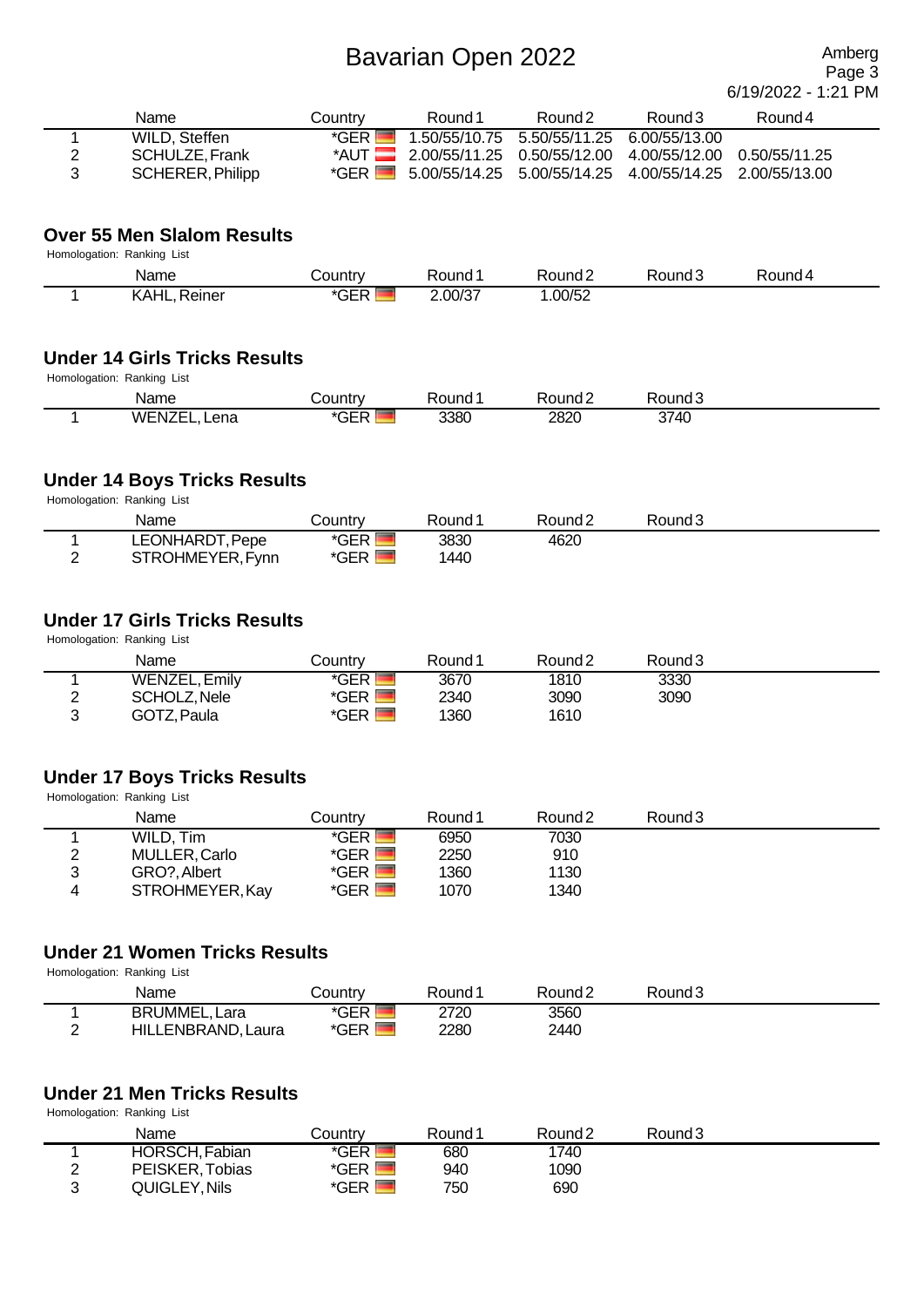Page 4 6/19/2022 - 1:21 PM

# **Over 35 Women Tricks Results**

|                  | Homologation: Ranking List<br>Name                                       | Country           | Round 1 | Round <sub>2</sub> | Round <sub>3</sub> |  |
|------------------|--------------------------------------------------------------------------|-------------------|---------|--------------------|--------------------|--|
| 1                | <b>KUHNE, Imke</b>                                                       | *GER              | 1390    | 1400               |                    |  |
|                  |                                                                          |                   |         |                    |                    |  |
|                  | <b>Over 45 Women Tricks Results</b>                                      |                   |         |                    |                    |  |
|                  | Homologation: Ranking List                                               |                   |         |                    |                    |  |
|                  | Name                                                                     | Country           | Round 1 | Round <sub>2</sub> | Round <sub>3</sub> |  |
| 1                | LANGROCK, Claudia                                                        | *GER I            | 2930    | 3010               | 2390               |  |
|                  | <b>Over 45 Men Tricks Results</b><br>Homologation: Ranking List          |                   |         |                    |                    |  |
|                  | Name                                                                     | Country           | Round 1 | Round <sub>2</sub> | Round <sub>3</sub> |  |
| 1                | <b>SCHULZE, Frank</b>                                                    | *AUT              | 930     | 830                |                    |  |
|                  | <b>Over 55 Men Tricks Results</b>                                        |                   |         |                    |                    |  |
|                  | Homologation: Ranking List                                               |                   |         |                    |                    |  |
|                  | Name                                                                     | Country           | Round 1 | Round <sub>2</sub> | Round <sub>3</sub> |  |
| 1                | KAHL, Reiner                                                             | $*GER$ $\Box$     | 280     | 200                |                    |  |
|                  | <b>Under 12 Girls Jump Results</b><br>Homologation: Ranking List<br>Name | Country           | Round 1 | Round <sub>2</sub> | Round <sub>3</sub> |  |
| 1                | LEONHARDT, Maja                                                          | *GER I            | 12.8m   |                    |                    |  |
|                  | <b>Under 12 Boys Jump Results</b><br>Homologation: Ranking List<br>Name  | Country           | Round 1 | Round <sub>2</sub> | Round <sub>3</sub> |  |
| 1                | <b>KUHNE, Lars</b>                                                       | *GER              | 12.4m   | 12.1m              |                    |  |
|                  | <b>Under 14 Girls Jump Results</b>                                       |                   |         |                    |                    |  |
|                  | Homologation: Ranking List                                               |                   |         |                    |                    |  |
|                  | Name                                                                     | Country           | Round 1 | Round <sub>2</sub> | Round <sub>3</sub> |  |
| 1                | WENZEL, Lena                                                             | $*GER$ $\Box$     | 21.2m   | 21.4m              |                    |  |
|                  | <b>Under 14 Boys Jump Results</b><br>Homologation: Ranking List          |                   |         |                    |                    |  |
|                  | Name                                                                     | Country           | Round 1 | Round <sub>2</sub> | Round <sub>3</sub> |  |
| 1                | LEONHARDT, Pepe                                                          | *GER <sup>I</sup> | 22.4m   | 22.3m              |                    |  |
| $\overline{2}$   | STROHMEYER, Fynn                                                         | $*GER$ $\Box$     | 21.9m   | 0.00 <sub>m</sub>  |                    |  |
|                  | <b>Under 17 Girls Jump Results</b><br>Homologation: Ranking List         |                   |         |                    |                    |  |
|                  | Name                                                                     | Country           | Round 1 | Round <sub>2</sub> | Round <sub>3</sub> |  |
| 1                | <b>WENZEL, Emily</b>                                                     | $*GER$            | 37.6m   | 36.7m              |                    |  |
| $\boldsymbol{2}$ | SCHOLZ, Nele                                                             | $*GER$ $\Box$     | 27.5m   | 27.7m              |                    |  |
| 3                | GOTZ, Paula                                                              | $*GER$ $\Box$     | 20.0m   | 21.0m              |                    |  |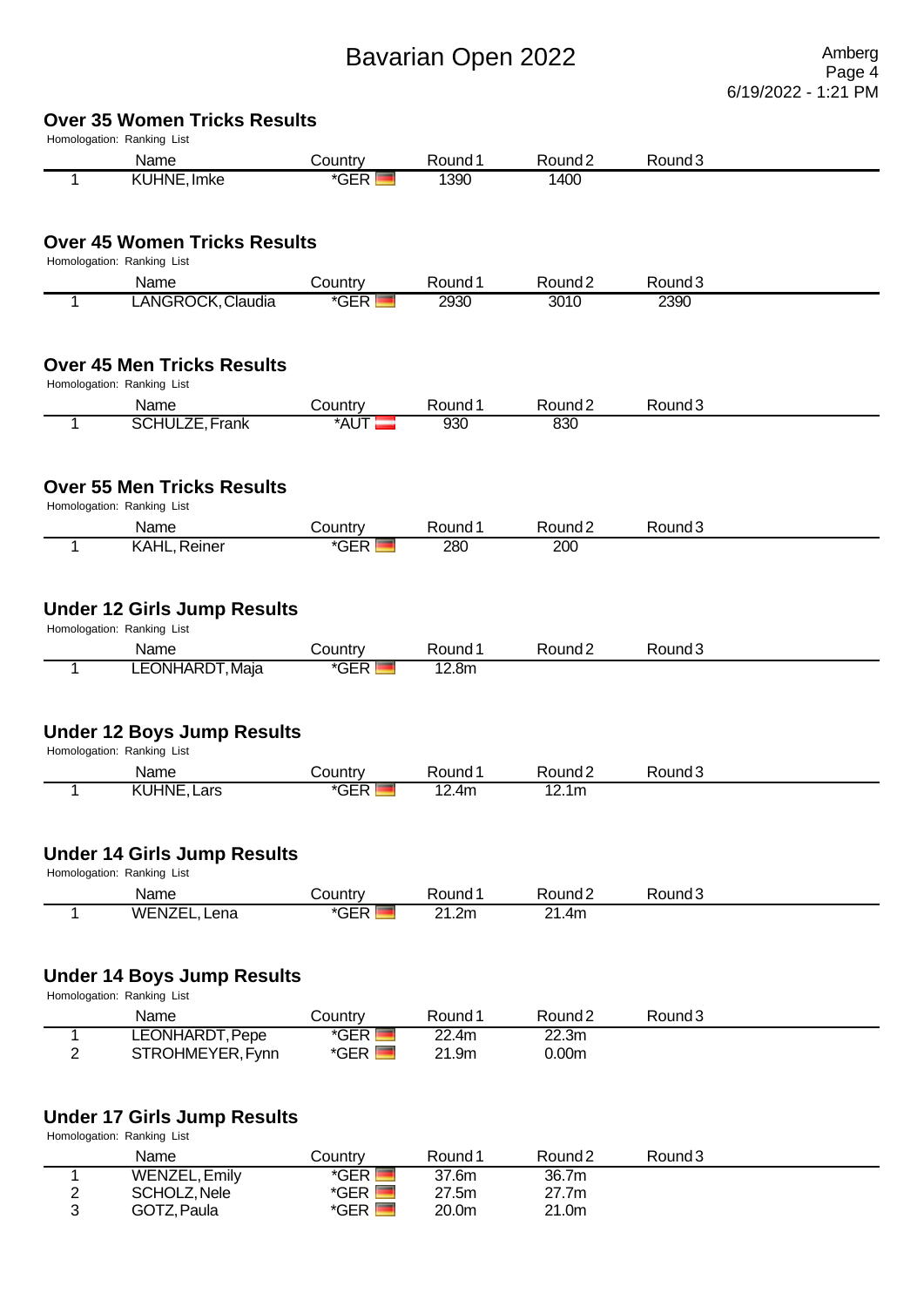# **Under 17 Boys Jump Results**

|                | onaer i <i>r b</i> oys Jump Nesuns<br>Homologation: Ranking List  |                                |                   |                    |               |                    |               |
|----------------|-------------------------------------------------------------------|--------------------------------|-------------------|--------------------|---------------|--------------------|---------------|
|                | Name                                                              | Country                        | Round 1           | Round <sub>2</sub> |               | Round <sub>3</sub> |               |
| 1              | WILD, Tim                                                         | *GER <sup>I</sup>              | 43.2m             | 44.6m              |               |                    |               |
| 2<br>3         | GRO?, Albert<br>STROHMEYER, Kay                                   | $*GER$ $\Box$<br>$*GER$ $\Box$ | 33.6m<br>28.9m    | 0.00 <sub>m</sub>  |               |                    |               |
| 4              | MULLER, Carlo                                                     | $*GER$ $\Box$                  | 27.7m             | 28.0m              |               |                    |               |
|                |                                                                   |                                |                   |                    |               |                    |               |
|                | <b>Under 21 Women Jump Results</b><br>Homologation: Ranking List  |                                |                   |                    |               |                    |               |
|                | Name                                                              | Country                        | Round 1           | Round <sub>2</sub> |               | Round <sub>3</sub> |               |
| 1              | <b>BRUMMEL, Lara</b>                                              | $*GER$                         | 32.5m             | 34.9m              |               |                    |               |
| $\overline{2}$ | HILLENBRAND, Laura                                                | $*GER$ $\Box$                  | 30.5m             | 31.7m              |               |                    |               |
|                | <b>Under 21 Men Jump Results</b>                                  |                                |                   |                    |               |                    |               |
|                | Homologation: Ranking List                                        |                                |                   |                    |               |                    |               |
|                | Name                                                              | Country                        | Round 1           | Round <sub>2</sub> |               | Round <sub>3</sub> |               |
| 1              | HORSCH, Fabian                                                    | $*GER$                         | 38.8m             | 39.5m              |               |                    |               |
| $\overline{2}$ | QUIGLEY, Nils                                                     | $*GER$ $\Box$                  | 0.00 <sub>m</sub> | 17.9m              |               |                    |               |
|                | <b>Over 35 Women Jump Results</b>                                 |                                |                   |                    |               |                    |               |
|                | Homologation: Ranking List                                        |                                |                   |                    |               |                    |               |
|                | Name                                                              | Country<br>*GER <sup>1</sup>   | Round 1<br>11.5m  | Round <sub>2</sub> |               | Round <sub>3</sub> |               |
|                | <b>Over 65 Women Slalom Results</b><br>Homologation: Ranking List |                                |                   |                    |               |                    |               |
|                | Name                                                              | Country                        | Round 1           | Round <sub>2</sub> |               | Round <sub>3</sub> | Round 4       |
| 1              | <b>HULLER, Gabriele</b>                                           | $*GER$                         | 5.00/49/16.00     | 4.00/49/16.00      |               | 5.00/49/16.00      |               |
|                | <b>Over 65 Women Tricks Results</b><br>Homologation: Ranking List |                                |                   |                    |               |                    |               |
|                | Name                                                              | Country                        | Round 1           | Round <sub>2</sub> |               | Round <sub>3</sub> |               |
| 1              | <b>HULLER, Gabriele</b>                                           | $*GER$                         | 2570              | 2090               |               |                    |               |
|                |                                                                   |                                |                   |                    |               |                    |               |
|                | <b>Over 70 Men Overall Results</b>                                |                                |                   |                    |               |                    |               |
|                | Name                                                              | Country                        |                   | Slalom             | <b>Tricks</b> | Jump               | Overall       |
| 1              | <b>HULLER, Heiko</b>                                              | $*GER$                         |                   | 520.00             | 420.00        | 693.94             | 1633.94       |
|                |                                                                   |                                |                   |                    |               |                    |               |
|                | <b>Over 70 Men Slalom Results</b><br>Homologation: Ranking List   |                                |                   |                    |               |                    |               |
|                | Name                                                              | Country                        | Round 1           | Round <sub>2</sub> |               | Round <sub>3</sub> | Round 4       |
| 1              | <b>SPRENGER, Ernst</b>                                            | *SUI <mark>Li</mark>           |                   | 1.00/52/13.00      |               | 3.00/52/12.00      | 5.00/52/13.00 |
| 2              | JIRAK, Bernd                                                      | $*$ AUT $\blacksquare$         |                   | 3.00/52/14.25      |               | 4.00/52/14.25      | 1.00/52/13.00 |
| 3              | <b>HULLER, Heiko</b>                                              | $*GER$                         | 2.00/52/16.00     |                    |               |                    |               |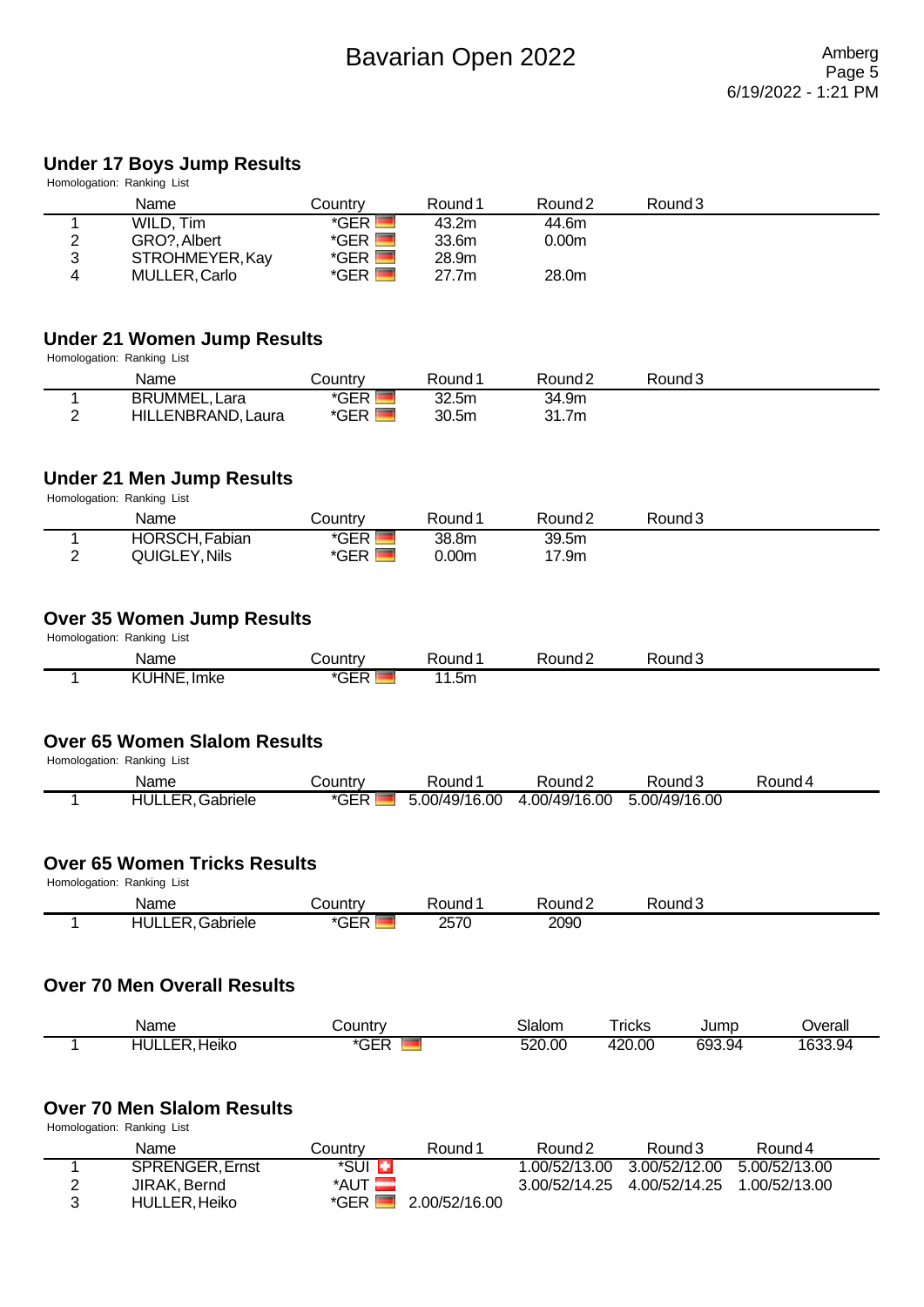Page 6 6/19/2022 - 1:21 PM

# **Over 70 Men Tricks Results**

| Homologation: Ranking List |                                       |                                        |                    |                    |                         |                    |                    |
|----------------------------|---------------------------------------|----------------------------------------|--------------------|--------------------|-------------------------|--------------------|--------------------|
|                            | Name                                  | Country                                | Round <sub>1</sub> | Round <sub>2</sub> |                         | Round <sub>3</sub> |                    |
| 1                          | <b>HULLER, Heiko</b>                  | $*GER$                                 | 1260               | 1260               |                         |                    |                    |
|                            | <b>Over 45 Men Jump Results</b>       |                                        |                    |                    |                         |                    |                    |
|                            | Homologation: Ranking List            |                                        |                    |                    |                         |                    |                    |
|                            | Name                                  | Country                                | Round <sub>1</sub> | Round <sub>2</sub> |                         | Round <sub>3</sub> |                    |
| 1                          | <b>SCHULZE, Frank</b>                 | *AUT                                   | 27.6m              | 34.2m              |                         |                    |                    |
|                            | <b>Over 70 Men Jump Results</b>       |                                        |                    |                    |                         |                    |                    |
|                            | Homologation: Ranking List            |                                        |                    |                    |                         |                    |                    |
|                            | Name                                  | Country                                | Round 1            | Round <sub>2</sub> |                         | Round <sub>3</sub> |                    |
| 1                          | <b>HULLER, Heiko</b>                  | *GER I                                 | 20.2m              | 22.9m              |                         |                    |                    |
|                            | <b>Over 35 Women Overall Results</b>  |                                        |                    |                    |                         |                    |                    |
|                            | Name                                  | Country                                |                    | Slalom             | <b>Tricks</b>           | Jump               | Overall            |
| $\mathbf{1}$               | KUHNE, Imke                           | *GER                                   |                    | 236.84             | 233.33                  | 129.68             | 599.85             |
|                            |                                       |                                        |                    |                    |                         |                    |                    |
|                            | <b>Over 75 Men Slalom Results</b>     |                                        |                    |                    |                         |                    |                    |
|                            | Homologation: Ranking List            |                                        |                    |                    |                         |                    |                    |
|                            | Name                                  | Country                                | Round <sub>1</sub> | Round <sub>2</sub> |                         | Round <sub>3</sub> | Round 4            |
| 1                          | <b>HUELLER, Heiko</b>                 | <b>GER</b>                             |                    |                    |                         |                    | 1.00/49/12.00      |
|                            | <b>Under 12 Girls Overall Results</b> |                                        |                    |                    |                         |                    |                    |
|                            |                                       |                                        |                    |                    |                         |                    |                    |
| 1                          | Name<br>LEONHARDT, Maja               | Country<br>$*GER$                      |                    | Slalom<br>905.92   | <b>Tricks</b><br>450.00 | Jump<br>512.00     | Overall            |
|                            |                                       |                                        |                    |                    |                         |                    | 1867.92            |
|                            | <b>Under 12 Boys Overall Results</b>  |                                        |                    |                    |                         |                    |                    |
| 1                          | Name<br><b>KUHNE, Lars</b>            | Country<br>$*GER$ $\blacksquare$       |                    | Slalom<br>838.51   | <b>Tricks</b><br>453.07 | Jump<br>496.00     | Overall<br>1787.58 |
|                            | <b>Under 17 Girls Overall Results</b> |                                        |                    |                    |                         |                    |                    |
|                            | Name                                  | Country                                |                    | Slalom             | <b>Tricks</b>           | Jump               | Overall            |
| 1                          | <b>WENZEL, Emily</b>                  | $*GER$                                 | ▀                  | 690.00             | 351.53                  | 745.45             | 1786.98            |
| $\overline{2}$<br>3        | SCHOLZ, Nele<br>GOTZ, Paula           | $*GER$ $\blacksquare$<br>$*GER$ $\Box$ |                    | 510.00<br>340.00   | 295.98<br>154.21        | 445.45<br>242.42   | 1251.43<br>736.63  |

|   | Name            | Countrv | Slalom | Tricks | Jump   | Overall |
|---|-----------------|---------|--------|--------|--------|---------|
|   | WILD, Tim       | *GER    | 849.06 | 583.40 | 629.16 | 2061.62 |
|   | GRO?, Albert    | *GER.   | 707.55 | 112.86 | 347.83 | 1168.24 |
| ว | MULLER, Carlo   | *GER L  | 622.64 | 186.72 | 204.60 | 1013.96 |
|   | STROHMEYER, Kay | *GER ⊾  | 632.08 | 111.20 | 227.62 | 970.90  |